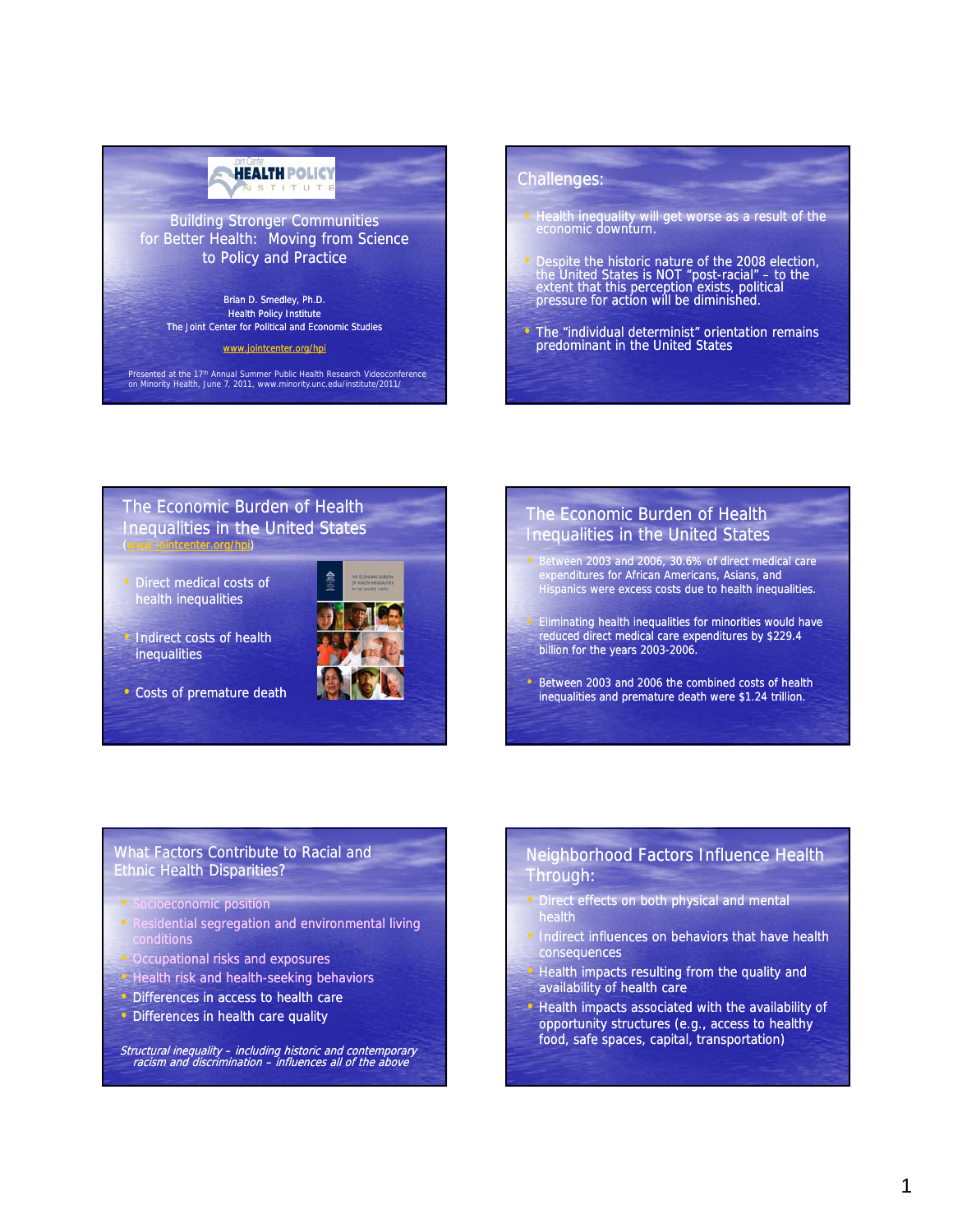





![](_page_1_Figure_3.jpeg)

Negative Effects of Segregation on Health and Human Development

- Racial segregation *concentrates poverty* and<br>
excludes and isolates communities of color from the mainstream resources needed for success. African Americans are more likely to reside in poorer neighborhoods regardless of income level.
- Segregation also restricts socio-economic *opportunity* by channeling non-whites into<br>neighborhoods with poorer public schools, fewer employment opportunities, and smaller returns on real estate.

#### Negative Effects of Segregation on Health and Human Development (cont'd)

- African Americans are *five times less likely* than whites to live in census tracts with supermarkets, and are *more likely* to live in communities with a high percentage of fast-food outlets, liquor stores and convenience stores
- Black and Latino neighborhoods also have fewer parks and green spaces than white neighborhoods, and fewer safe places to walk, jog, bike or play, including fewer gyms, recreational centers and swimming pools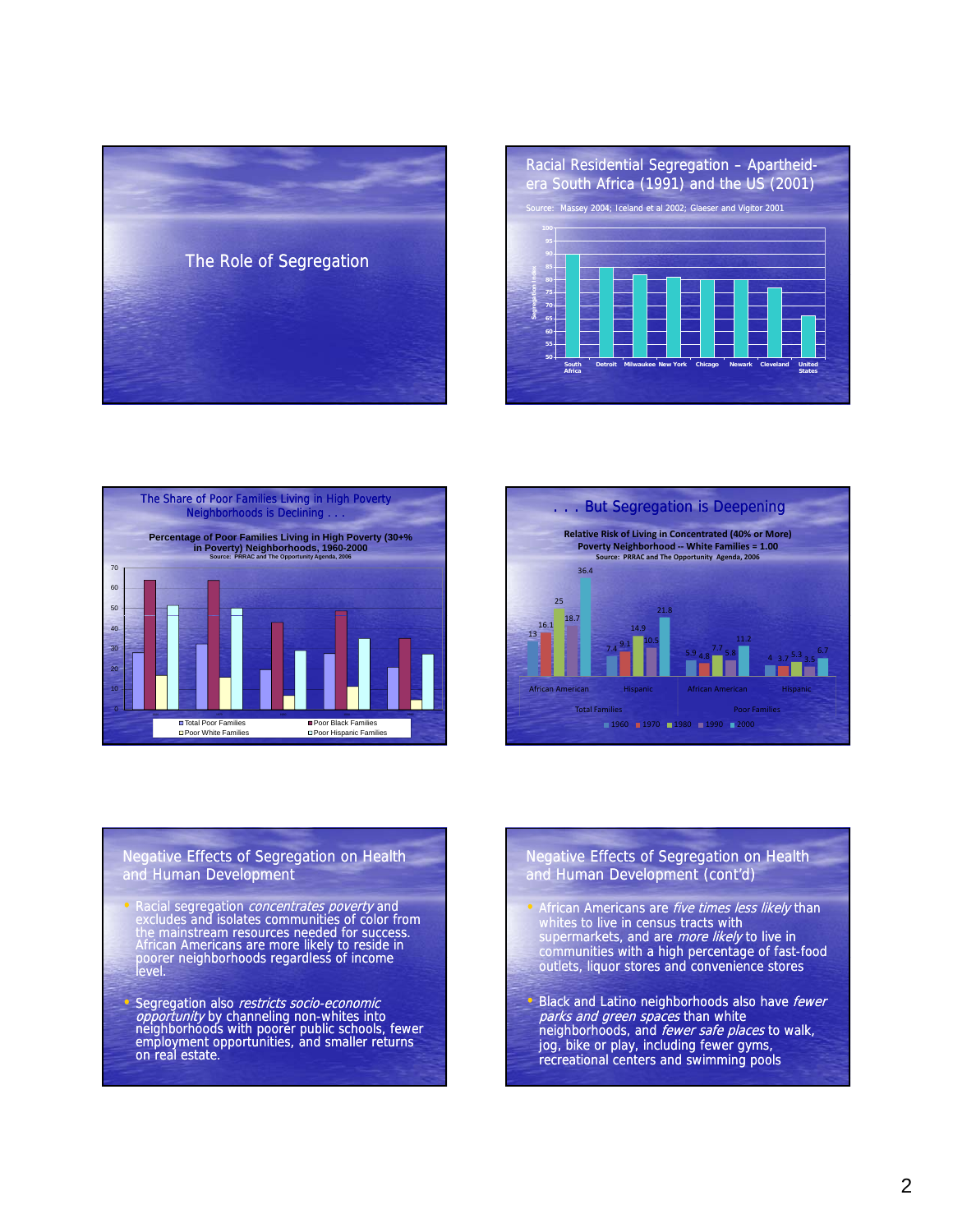#### Negative Effects of Segregation on Health and Human Development (cont'd)

- Low-income communities and communities of color are *more likely to be exposed* to<br>environmental hazards. For example, 56% of residents in neighborhoods with commercial hazardous waste facilities are people of color even though they comprise less than 30% of the U.S. population
- The "Poverty Tax:" Residents of poor communities *pay more for the exact same* consumer products than those in higher income neighborhoods-– more for auto loans, furniture, appliances, bank fees, and even groceries

![](_page_2_Figure_3.jpeg)

![](_page_2_Figure_4.jpeg)

![](_page_2_Figure_5.jpeg)

![](_page_2_Figure_6.jpeg)

![](_page_2_Figure_7.jpeg)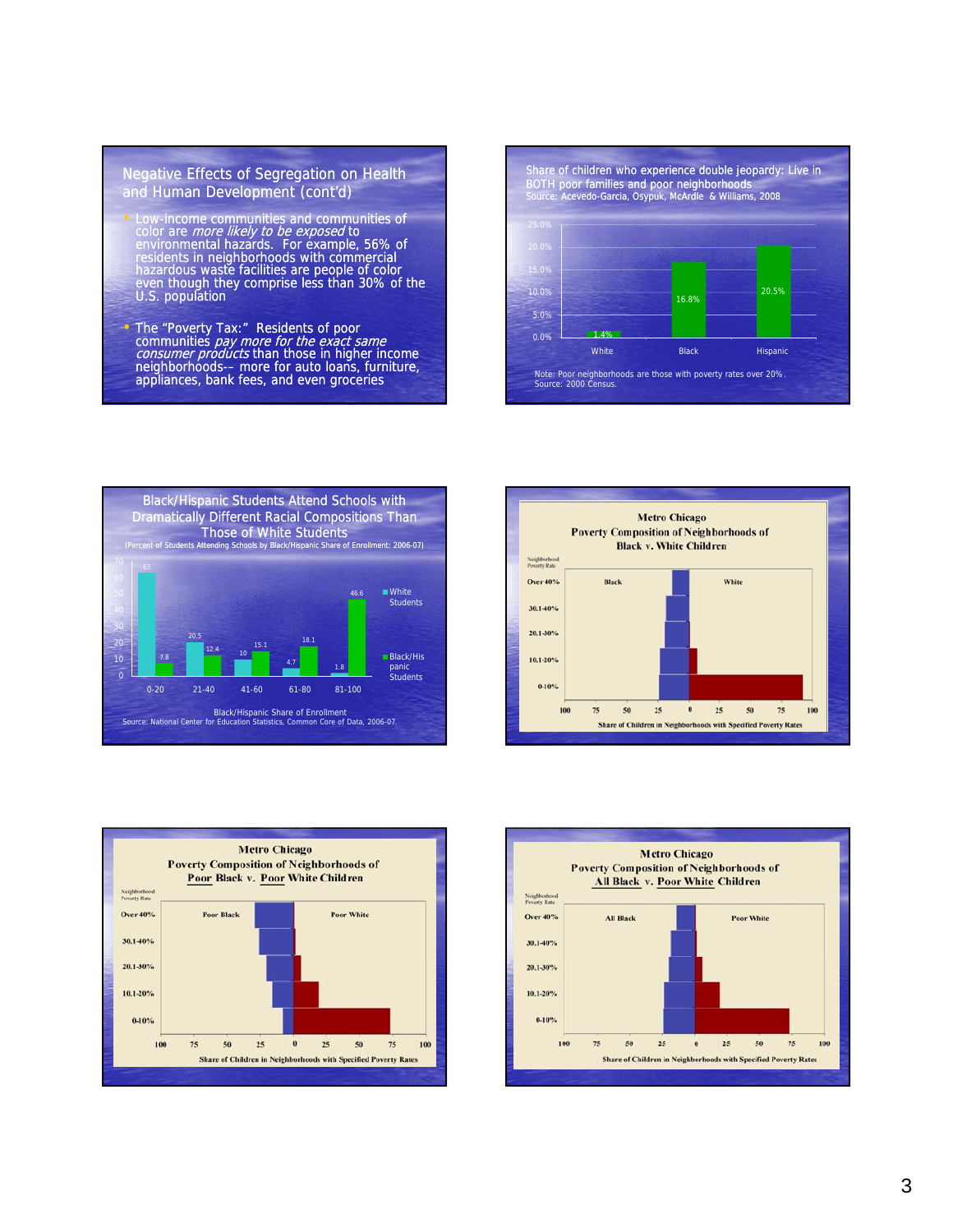## Science to Policy and Practice—What Does the Evidence Suggest?

- A focus on prevention, particularly on the conditions in which people live, work, play, and study
- Multiple strategies across sectors
- Sustained investment and a long-term policy agenda

## Science to Policy and Practice—What Does the Evidence Suggest?

- Place-based Strategies: Investments in **Communities**
- People-based Strategies: Increasing Housing Mobility Options

## Create Healthier Communities:

- Improve food and nutritional options through incentives for Farmer's Markers and grocery stores, and regulation of fast food and liquor stores
- Structure land use and zoning policy to reduce the concentration of health risks
- Institute Health Impact Assessments to determine the public health consequences of any new housing, transportation, labor, education policies

## Improve the Physical Environment of Communities:

- Improve air quality (e.g., by relocating bus depots further from homes and schools)
- $\bullet$  Expand the availability of open space (e.g., encourage exercise- and pedestrian-friendly communities)
- Address disproportionate environmental impacts (e.g., encourage Brownfields redevelopment)

#### Expand Opportunities for Quality Education:

- Expand high-quality preschool programs
- Create incentives to attract experienced, credentialed teachers to work in poor schools
- **Take steps to equalize school funding**
- Expand and improve curriculum, including better college prep coursework
- Reduce financial barriers to higher education

## Expanding Housing Mobility Options:

#### Moving To Opportunity (MTO)

- U.S. Department of Housing and Urban Development (HUD) launched MTO demonstration in 1994 in five cities: Baltimore, Boston, Chicago, Los Angeles, and New York.
- MTO targeted families living in some of the nation's poorest, highest-<br>crime communities and used housing subsidies to offer them a<br>chance to move to lower-poverty neighborhoods.
- Findings from the follow up Three-City Study of MTO, in 2004 and 2005, answer some questions but also highlight the complexity of<br>the MTO experience and the limitations of a relocation-only strategy.
- Away from concentrated poverty, would families fare better in terms of physical and mental health, risky sexual behavior and delinquency? Adolescent girls benefited from moving out of high poverty more than boys.